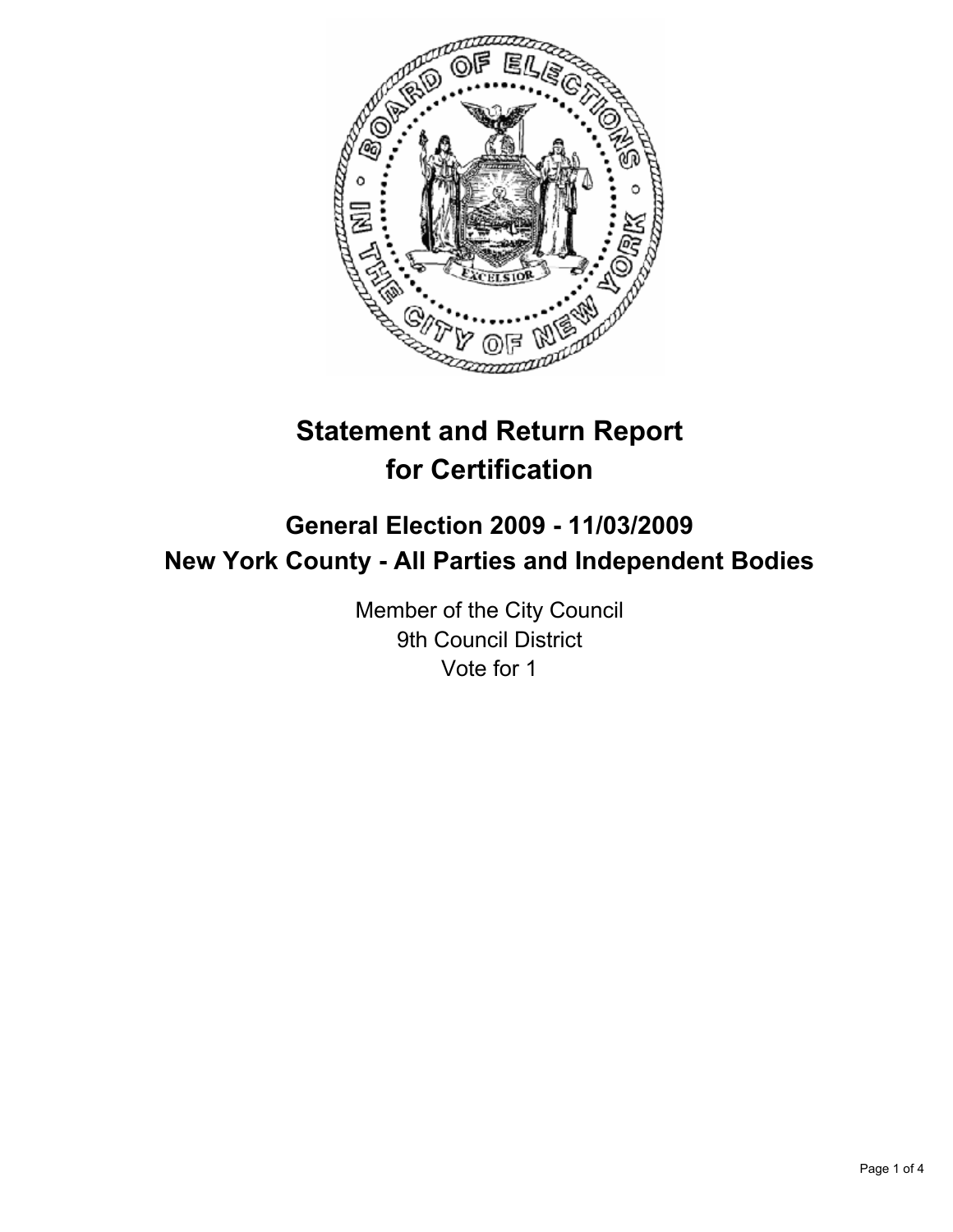

# **Assembly District 67**

| PUBLIC COUNTER                     | 186          |
|------------------------------------|--------------|
| EMERGENCY                          | 0            |
| ABSENTEE/MILITARY                  | 2            |
| AFFIDAVIT                          |              |
| Total Ballots                      | 189          |
| <b>INEZ E DICKENS (DEMOCRATIC)</b> | 134          |
| ABBI LEE ROGERS-HAFF (REPUBLICAN)  | 24           |
| INEZ E DICKENS (WORKING FAMILIES)  | $\mathbf{0}$ |
| <b>Total Votes</b>                 | 158          |
| Unrecorded                         | 31           |

# **Assembly District 68**

| <b>PUBLIC COUNTER</b>             | 4,176 |
|-----------------------------------|-------|
| <b>EMERGENCY</b>                  | 6     |
| ABSENTEE/MILITARY                 | 55    |
| <b>AFFIDAVIT</b>                  | 76    |
| <b>Total Ballots</b>              | 4,313 |
| INEZ E DICKENS (DEMOCRATIC)       | 3,032 |
| ABBI LEE ROGERS-HAFF (REPUBLICAN) | 215   |
| INEZ E DICKENS (WORKING FAMILIES) | 108   |
| 15A (WRITE-IN)                    | 1     |
| <b>Total Votes</b>                | 3,356 |
| Unrecorded                        | 957   |

#### **Assembly District 69**

| PUBLIC COUNTER                    | 8,598 |
|-----------------------------------|-------|
| <b>EMERGENCY</b>                  | 80    |
| ABSENTEE/MILITARY                 | 163   |
| <b>AFFIDAVIT</b>                  | 72    |
| <b>Total Ballots</b>              | 8,913 |
| INEZ E DICKENS (DEMOCRATIC)       | 5,794 |
| ABBI LEE ROGERS-HAFF (REPUBLICAN) | 928   |
| INEZ E DICKENS (WORKING FAMILIES) | 719   |
| <b>Total Votes</b>                | 7,441 |
| Unrecorded                        | 1.472 |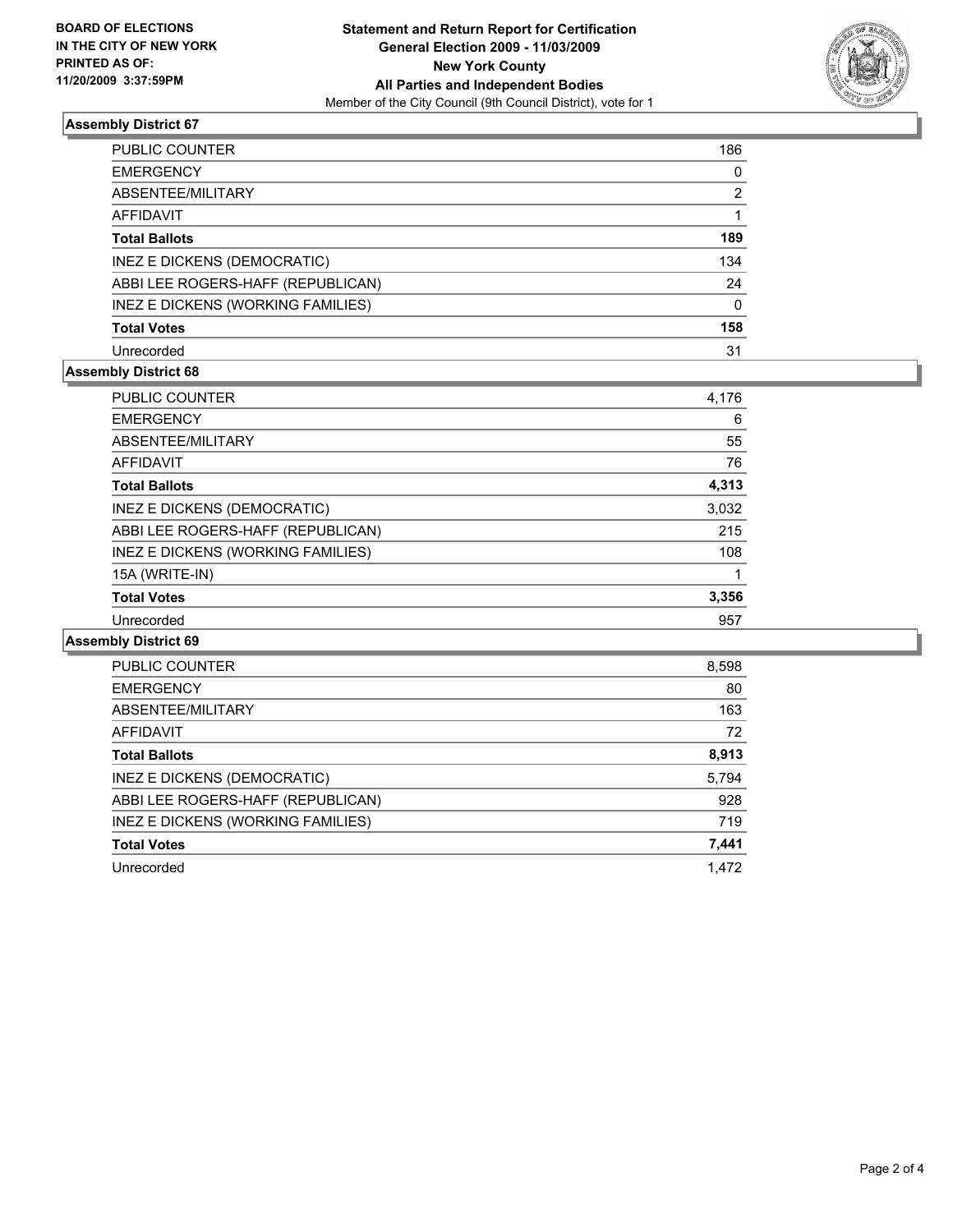

# **Assembly District 70**

| <b>PUBLIC COUNTER</b>             | 13,272 |
|-----------------------------------|--------|
| <b>EMERGENCY</b>                  | 35     |
| ABSENTEE/MILITARY                 | 234    |
| <b>AFFIDAVIT</b>                  | 205    |
| <b>Total Ballots</b>              | 13,746 |
| INEZ E DICKENS (DEMOCRATIC)       | 10,031 |
| ABBI LEE ROGERS-HAFF (REPUBLICAN) | 627    |
| INEZ E DICKENS (WORKING FAMILIES) | 435    |
| CAROLE A NELSON (WRITE-IN)        |        |
| INEZ DICKENS (WRITE-IN)           |        |
| JOHN CROSBY (WRITE-IN)            | 1      |
| <b>Total Votes</b>                | 11,096 |
| Unrecorded                        | 2,650  |

# **Assembly District 71**

| <b>PUBLIC COUNTER</b>             | 3,189 |
|-----------------------------------|-------|
| <b>EMERGENCY</b>                  | 2     |
| ABSENTEE/MILITARY                 | 73    |
| AFFIDAVIT                         | 29    |
| <b>Total Ballots</b>              | 3,293 |
| INEZ E DICKENS (DEMOCRATIC)       | 2,480 |
| ABBI LEE ROGERS-HAFF (REPUBLICAN) | 98    |
| INEZ E DICKENS (WORKING FAMILIES) | 85    |
| <b>Total Votes</b>                | 2,663 |
| Unrecorded                        | 630   |